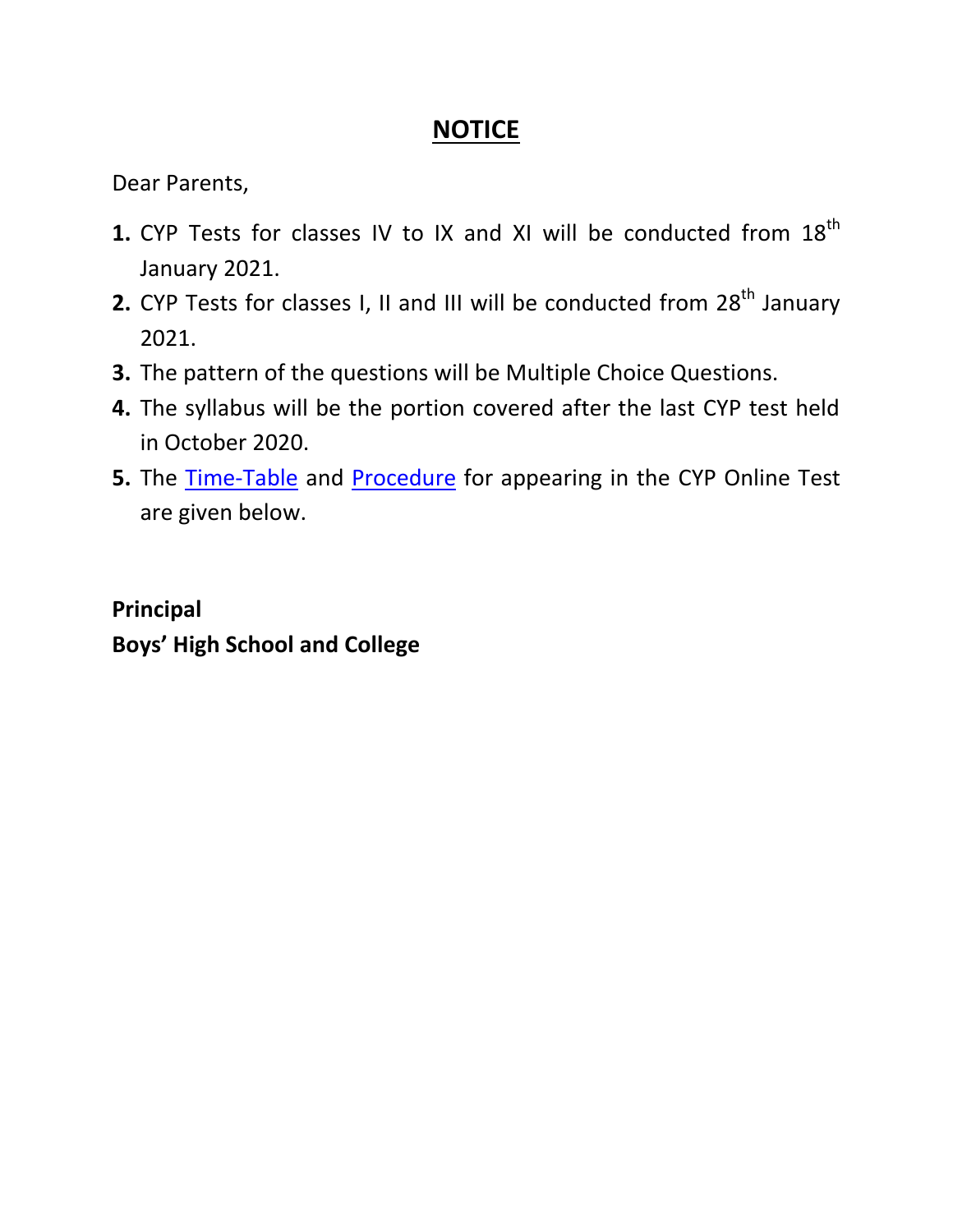<span id="page-1-0"></span>

| <b>Time Table - Check Your Progress Test</b> |                                           |                            |                                            |                            |                                          |                                                        |                                      |  |  |
|----------------------------------------------|-------------------------------------------|----------------------------|--------------------------------------------|----------------------------|------------------------------------------|--------------------------------------------------------|--------------------------------------|--|--|
| (Classes 4 to 9 and 11)                      |                                           |                            |                                            |                            |                                          |                                                        |                                      |  |  |
|                                              | <b>1st Session</b><br>9:30 am to 10:30 am |                            | <b>2nd Session</b><br>11:15 am to 12:15 pm |                            | <b>3rd Session</b><br>1:00 pm to 2:00 pm |                                                        |                                      |  |  |
| Date / Class                                 | Class 4                                   | Class 5                    | Class 6                                    | Class <sub>7</sub>         | Class 8                                  | Class 9                                                | Class 11                             |  |  |
| 18 Jan, 2021<br><b>Monday</b>                | English<br>Language                       | English<br>Language        | English<br>Language                        | English<br>Language        | English<br>Language                      | English<br>Language                                    | English<br>Language                  |  |  |
| 19 Jan, 2021<br><b>Tuesday</b>               | English<br>Literature                     | English<br>Literature      | English<br>Literature                      | English<br>Literature      | English<br>Literature                    | English<br>Literature                                  | English<br>Literature                |  |  |
| 21 Jan, 2021<br><b>Thursday</b>              | Social Studies                            | Social Studies             | History / Civics                           | History / Civics           | History /<br>Civics                      | History /<br><b>Civics</b>                             | Physics /<br>Economics               |  |  |
| 22 Jan, 2021<br>Friday                       | Hindi                                     | Hindi                      | Hindi                                      | Hindi                      | Hindi                                    | Hindi                                                  | Chemistry /<br>Commerce              |  |  |
| 23 Jan, 2021<br><b>Saturday</b>              | Computer<br><b>Studies</b>                | Computer<br><b>Studies</b> | Geography                                  | Geography                  | Geography                                | Geography                                              | Accounts /<br>Computer<br>Science    |  |  |
| 25 Jan, 2021<br><b>Monday</b>                | Maths                                     | Maths                      | Maths                                      | Maths                      | Maths                                    | Maths                                                  | Maths /<br>Biology                   |  |  |
| 27 Jan, 2021<br>Wednesday                    | Science                                   | Science                    | Physics                                    | Physics                    | Physics                                  | Physics                                                | Phy. Edu. /<br>Legal Std. /<br>Hindi |  |  |
| 28 Jan, 2021<br><b>Thursday</b>              |                                           |                            | Chemistry                                  | Chemistry                  | Chemistry                                | Chemistry                                              |                                      |  |  |
| 29 Jan, 2021<br>Friday                       |                                           |                            | Biology                                    | Biology                    | Biology                                  | Biology                                                |                                      |  |  |
| 30 Jan, 2021<br><b>Saturday</b>              |                                           |                            | Computer<br><b>Studies</b>                 | Computer<br><b>Studies</b> | Computer<br><b>Studies</b>               | Computer<br>Applications<br>Commercial<br>Applications |                                      |  |  |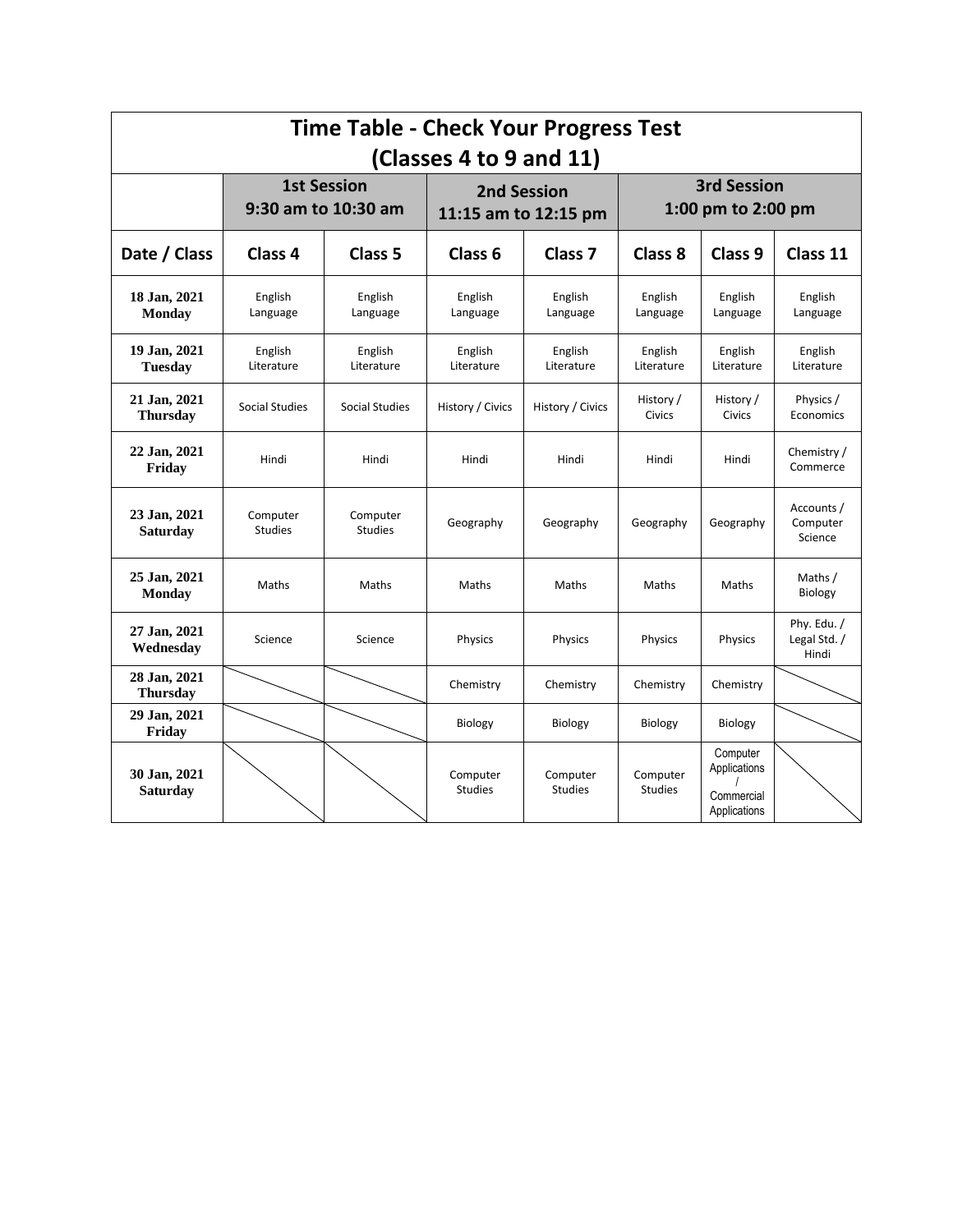| <b>Time Table - Check Your Progress Test</b><br>(Class 1 to 3) |                                           |                                          |                         |  |  |  |  |  |
|----------------------------------------------------------------|-------------------------------------------|------------------------------------------|-------------------------|--|--|--|--|--|
|                                                                | <b>1st Session</b><br>9:30 am to 10:30 am | <b>3rd Session</b><br>1:00 pm to 2:00 pm |                         |  |  |  |  |  |
| Date / Class                                                   | Class <sub>2</sub>                        | Class 3                                  | Class 1                 |  |  |  |  |  |
| 28 Jan, 2021<br><b>Thursday</b>                                | English Language                          | English Language                         | English Language        |  |  |  |  |  |
| 29 Jan, 2021<br>Friday                                         | English Literature                        | English Literature                       | English Literature      |  |  |  |  |  |
| 30 Jan, 2021<br><b>Saturday</b>                                | Hindi                                     | Hindi                                    | Hindi                   |  |  |  |  |  |
| 1 Feb, 2021<br><b>Monday</b>                                   | Maths                                     | Maths                                    | Maths                   |  |  |  |  |  |
| 2 Feb, 2021<br>Tuesday                                         | <b>EVS</b>                                | Science                                  | <b>EVS</b>              |  |  |  |  |  |
| 3 Feb, 2021<br>Wednesday                                       | Computer<br><b>Studies</b>                | Computer<br><b>Studies</b>               | <b>Computer Studies</b> |  |  |  |  |  |
| 4 Feb, 2021<br><b>Thursday</b>                                 |                                           | Social Studies                           |                         |  |  |  |  |  |